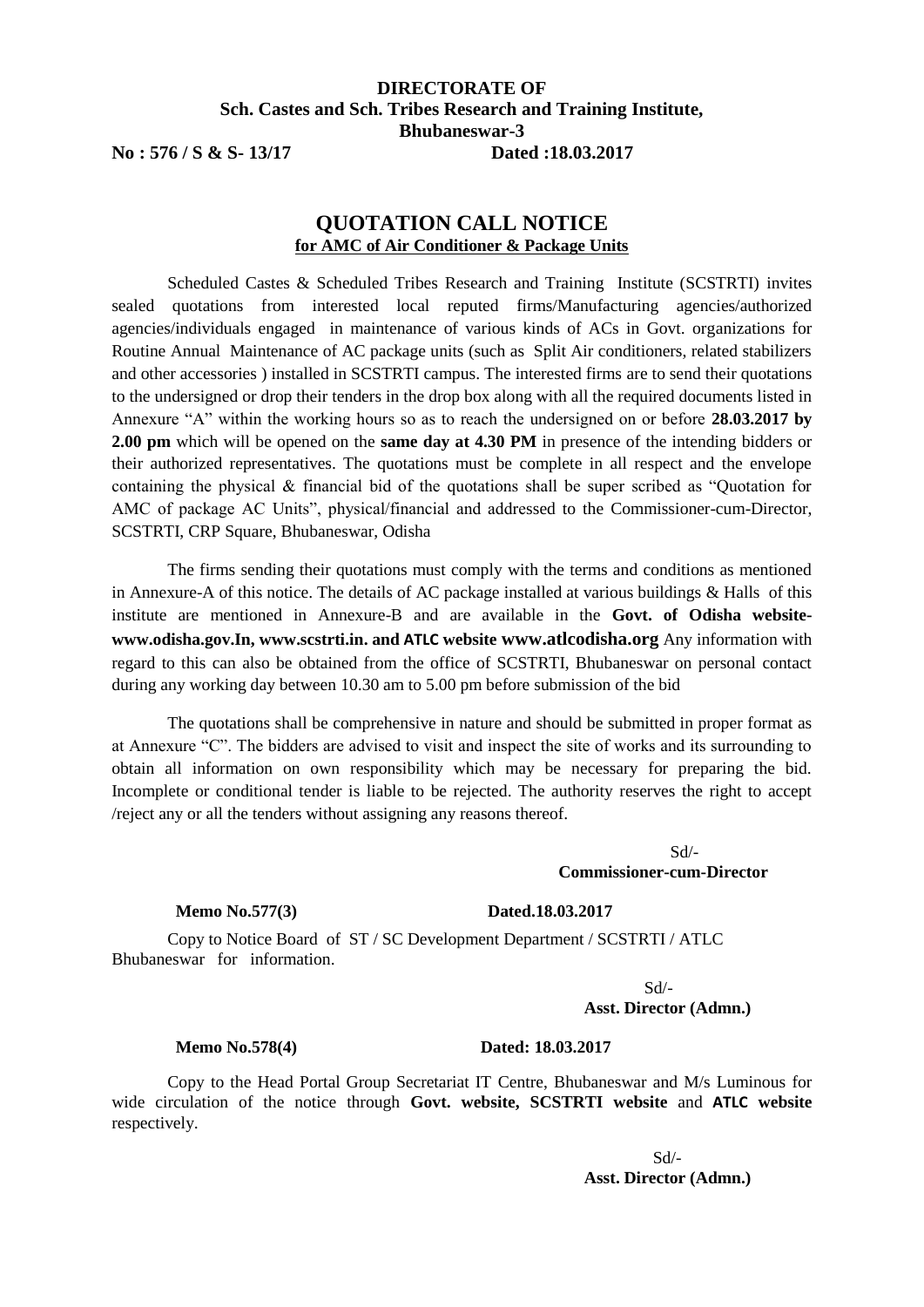# **Terms and Conditions for the AMC of Air Conditioners & Package Units**

- 1. The quotation should be enclosed with signed copy of the following documents:
- a) Valid TAN/TIN number.
- b) VAT number with clearance certificate.
- c) CST/ST clearance certificate.
- d) Copies of form 16-A issued by other Government organization deducting TDS on AMC charge.
- e) Experience showing work order on AMC taken up through GED.
- f) Valid license/registration /authorization certificate for AC Installation /maintenance work .
- g) Total years of experience in providing AMC for ACs.
- 2. The Firms shall have its own qualified AC mechanics and the work should not be given to any other sub-contractor in any case.
- 3. The interested firm shall possess experience of minimum 3 years in the similar field having 2/3 AMC in Government offices/ PSU especially in and around Bhubaneswar/ Cuttack.
- 4. The quoted price/rate should be unit price and exclusive of all applicable taxes. The AMc quoted rate must be comprehensive in nature which will cover all parts of the machine including the stabilizer connected to the AC unit.
- 5. The release of payment will be made on the quarterly basis (at the end of each quarter) on the production of 'Satisfactory Service Certificate' in the prescribed format from all the Sectional Head of the SCSTRTI wherein those ACs have been installed and covered under the AMC.
- 6. Even if no call is made by the office, the firm is required to undertake preventive maintenance by checking all the Air Conditioners at least once every month and servicing every three months and confirm that the systems are in the best of the working conditions. A record of such preventive maintenance carried out should be submitted on each occasion before the authorized officer.
- 7. All service request/calls for repair work must be attended within 24 hours of the complaint being lodged with the AMC Provider. There should be adequate number of Telephone lines for lodging of service requests. If the AMC Provider firm failed to attend the calls within 24 hours, this office reserves the right to get the work done by other firms and deduct such expenses from the AMC charges. In the Case of exceptional and repeated delays, poor services, fault, break down, etc, this office reserves the right to deduct such costs as deemed to be necessary by way of damages and may also cancel the AMC unilaterally.
- 8. Details of Air Conditioners to be covered under AMC along with the location of installation are given in Annexure "B".
- 9. However, new AC packages purchased from time to time after expiry of warranty period shall also be taken up for maintenance on the same terms & conditions during the AMC period.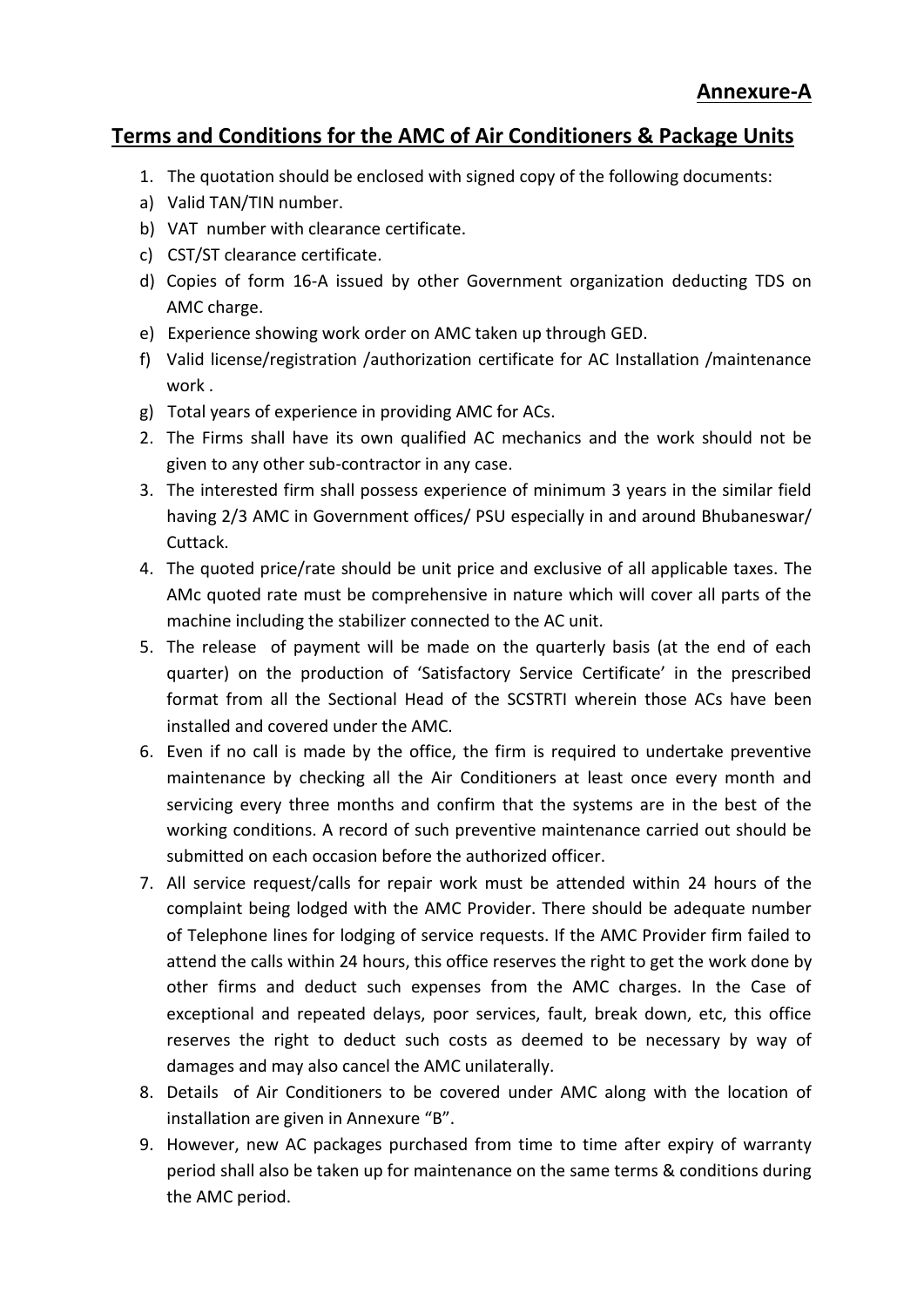- 10. Merely submission of Quotation does not entitle the firm to forward its claim for awarding the AMC even if it has quoted the lowest rates. The AMC will be awarded to the eligible firm only after all the formalities as per the terms and conditions are complied with and valid documents are produced to the satisfaction of this office.
- 11. The firms must have a similar experience of successfully undertaking the AMC of Air Conditioners in a Government Organization/Semi – Government Organization/PWUs. List of such Clients and Quantum of AMC handled must invariably be enclosed with the technical bid.
- 12. All quotations in the prescribed format should be submitted before the time and date fixed for its receipt i.e., **by 2 PM of 28.03.2017.** Offer received after the scheduled date and time are liable to be rejected.
- 13. The bidder must ensure that the conditions laid down for submission of offers detailed herein are correctly and completely fulfilled. The offer found to be deficient in any respect shall summarily be rejected. Similarly, conditional offers and offers with terms and conditions inconsistent with those contained in this document shall be rejected.
- 14. The technical part shall be super scribed "Technical Bid". The second part shall be super scribed "Financial Bid". Both these envelopes, after being sealed properly, shall be put into a third envelope, which should be properly sealed before it is sent / submitted. The third sealed cover shall be addressed to the Commissioner-cum-Director, SCSTRTI, CRP square, Bhubaneswar, 751003 and super scribed with "Quotation for AMC of AC package units".
- 15. Technical bid will be opened **on 28.03. 2017at 4.30 p.m.** at the same venue.
- 16. **A Security deposit / Bank Guarantee of Rs.5000/- (Rupees Five Thousand only)** will have to be deposited by the Contractor to whom the AMC is awarded before Annual Maintenance Contract for which no interest will be paid. This amount will be refunded on completion of the AMC term. The Security Deposit will be forfeited if any of the condition of the contract is contravened and action deemed proper may be taken against the contractor.
- 17. **An EMD of Rs.1000/- (One thousand only** )in shape of Bank Draft drawn in favor of the **Director, SCSTRTI** should be enclosed along with the offer as documentation fee.
- 18. The selected firm has to sign a separate AMC agreement with this office and shall be binding upon the every clauses of agreement. AMC will be for a period of one year commencing from the date of the agreement comes into force. This can be cancelled unilaterally by this office whenever the service is not found to be satisfactory or up to the mark.
- 19. In case of payment related dispute the same may be settled by both the parties/Director.
- 20. After completion of the work the agency shall clean the site and remove the debris (that is associated to the work) from the site.
- 21. In case of any violation of the terms and conditions the contract will be terminated with issue of a month's notice in writing.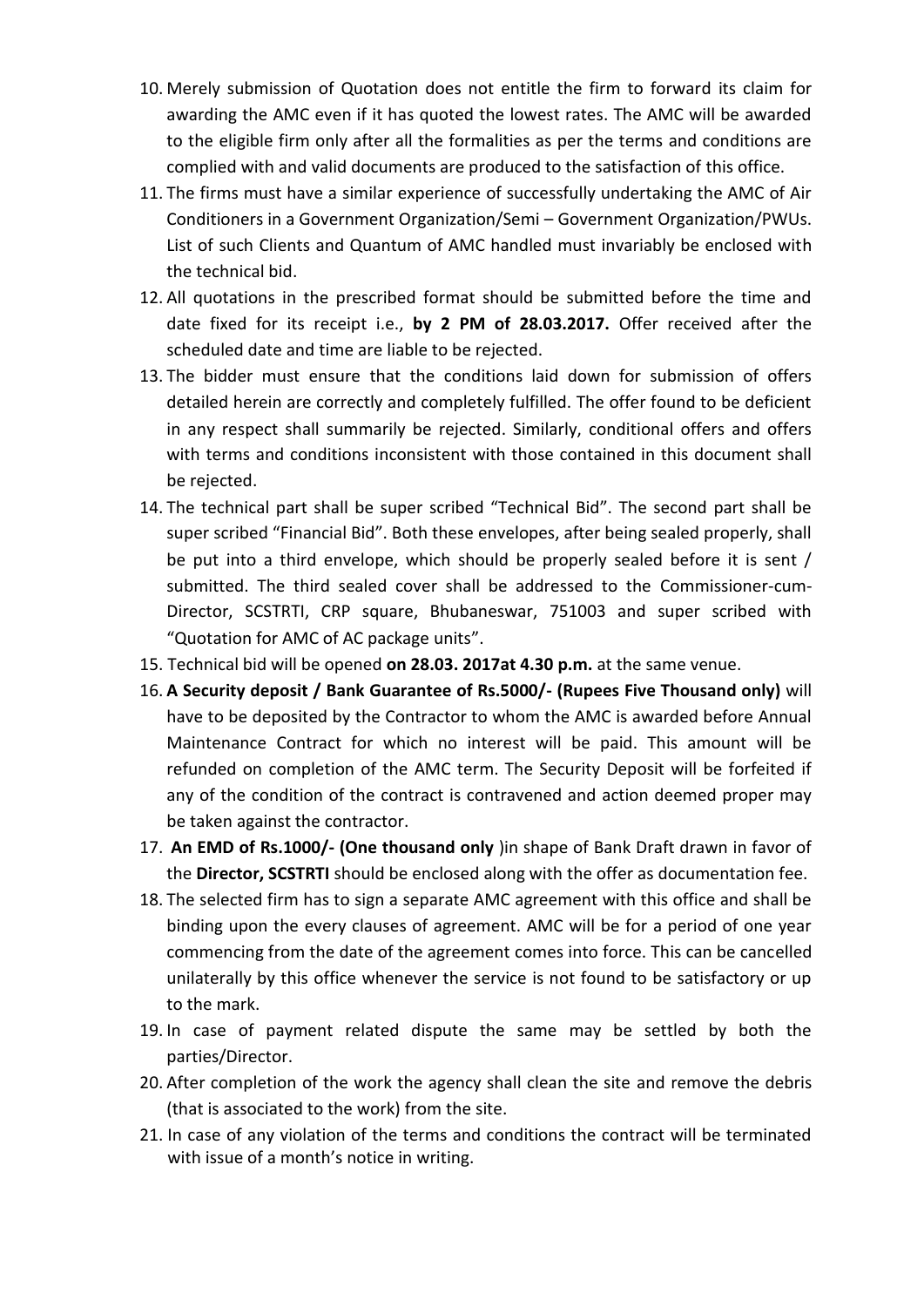# **Annexure-B**

| SI No. | <b>Installation Area</b>                           | Quantity    |
|--------|----------------------------------------------------|-------------|
| 1.     | Administrative building (Ground floor & Top floor) | 22Nos       |
| 2.     | Library building                                   | 2Nos        |
| 3.     | PTG hall                                           | 7Nos        |
| 4.     | Hostel building                                    | 5Nos        |
| 5.     | Auditorium building                                | 6Nos        |
|        | 1.5Ton & 2Ton = Total ACs                          | <b>42NO</b> |

# **The list of installation for 1.5 & 2 Ton ACs of this institute**